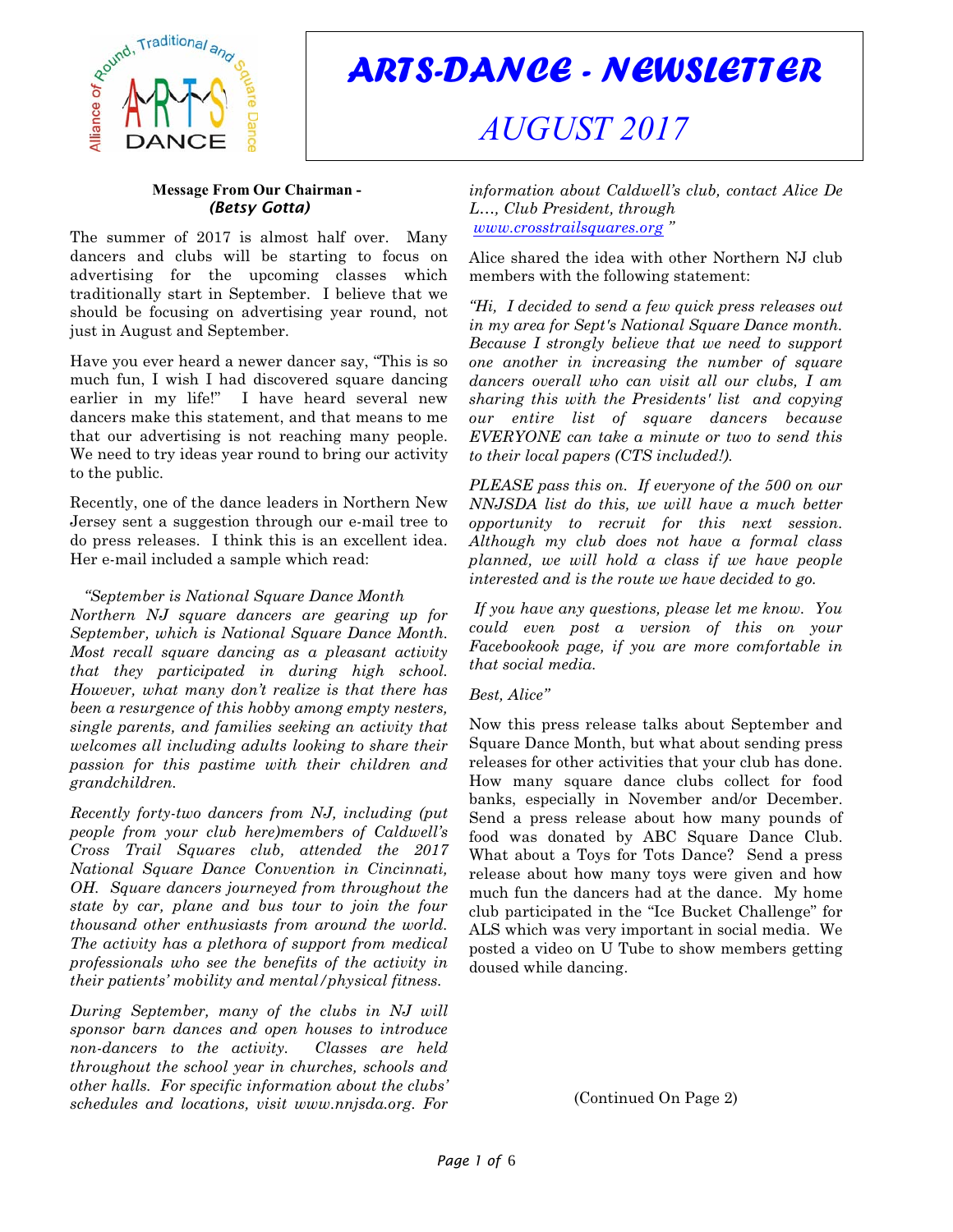#### (Continued From Page 1)

What about adopting a section of highway and cleaning up the trash? Not only do you get a sign on the highway, but you can also send a press release to the local paper saying that on Sat, Any Date, members of ABC Square Dance Club worked on Route any number to clean the trash to make the route nicer to drive on. If your club does a demonstration dance for people at the local Senior Center or Nursing Home, send a press release about it.

Every mention of square dancing that reaches the public can help to show people that square dancers are people just like them, not some special category, but individuals with many different interests and different levels of education who come together to enjoy a common hobby – square, round, and/or contra dancing.

**Betsy Gotta**, Chairman of the Governing Board, Alliance of Round, Traditional and Square Dance, Inc.

#### **NEXT ARTS MEETING**

The next meeting of the ARTS Board will be held Sunday, July 1, 2018 immediately following the  $67<sup>th</sup>$ NSDC in Kansas City, MO. All dancers, dance leaders and other interested persons are invited to attend. For more information including meeting time and location, please contact the Executive Director at: [ExecutiveDirector@arts-dance.org](mailto:ExecutiveDirector@arts-dance.org)

# **LOOKING FOR DANCE INFORMATION?**

Do you get questions about the activity? Are you looking for a resource for answers? The web site [www.you2candance.com](http://www.you2candance.com) includes detailed explanations and information about Square Dancing, Round Dancing, and Contra Dancing. The site also includes three videos showing all three dance forms. The site is designed for those not already in the activity. So, you can provide this web site information to your friends or acquaintances who are looking for information.

> **FREE \$ \$ \$ \$ \$ \$ \$ \$ \$ THE ARTS GRANT PROGRAM** Contact Jerry Reed [ExecutiveDirector@arts-dance.org](mailto:ExecutiveDirector@arts-dance.org)

#### **DANCING INFORMATION RESOURCE**

The Canadian Square and Round Dancing Society (CSRDS) has developed a Pinterest account that groups together resources relating to square dancing. The site features 33 boards or files on subjects right across the spectrum of the dance forms supported by the CSRDS. There are 2,800 links. The boards cover everything from the best promotional ideas, the best videos to square dance history, traditional square dancing, to a nostalgia board, to youth square dancing, to rainbow dancing, to quirky square dance videos. You need to set up an account to access these pinterest resources, but that account is free. The site is:

<https://www.pinterest.com/canadiansquarea/boards/>

# **INFORMATION DISTRIBUTION**

One of the major goals of the ARTS is to establish a communications network to publicize and distribute information to all members of the activity. To meet this goal The ARTS has established an electronic system to disseminate information to dancers throughout the activity. This system includes email tree representatives who have agreed to serve as contact points for the ARTS Email Tree.

The system works as follows: 1) Information will be sent to the Email Tree Representatives (Reps), 2) The Email Reps will send the information to the people on their mailing list, 3) These people will send the information to the people on their mailing list, 4) The process will continue until the information is delivered to the dancers in the local clubs. The goal is to have the information delivered to all dancers within two weeks. If you would like to help, please contact the Executive Director, **Jerry Reed:**[ExecutiveDirector@arts-dance.org](mailto:at:ExecutiveDirector@arts-dance.org)

# **2018 NSDC ARTS DANCE**

The ARTS will be hosting a dance in Kansas City,  $MO$  as part of the  $68<sup>th</sup>$  NSDC. We will be hosting a Plus dance which will include Rounds. We will be reporting additional details in future issues. This has proven to be one of the most popular dances at the national conventions. Please look for more details and plan to attend.

# **2017 & 2018 DANCE EVENTS**

2017 USAWest - August 16-19 (Rock Springs, WY) 67th NSDC - June 27-30, 2018 (Kansas City, MO) 2017 DAR\*– Aug 31-Sep 3 (North Little Rock, AR) 2018 IAGSDC Convention - July 5-7 (Seattle, WA) 2018 USAWest - August 16-18 (Reno, NV) 2018 DAR\* – Aug 30-Sep 2 (Indianapolis, IN) (\* Dance-A-Rama - SSDUSA)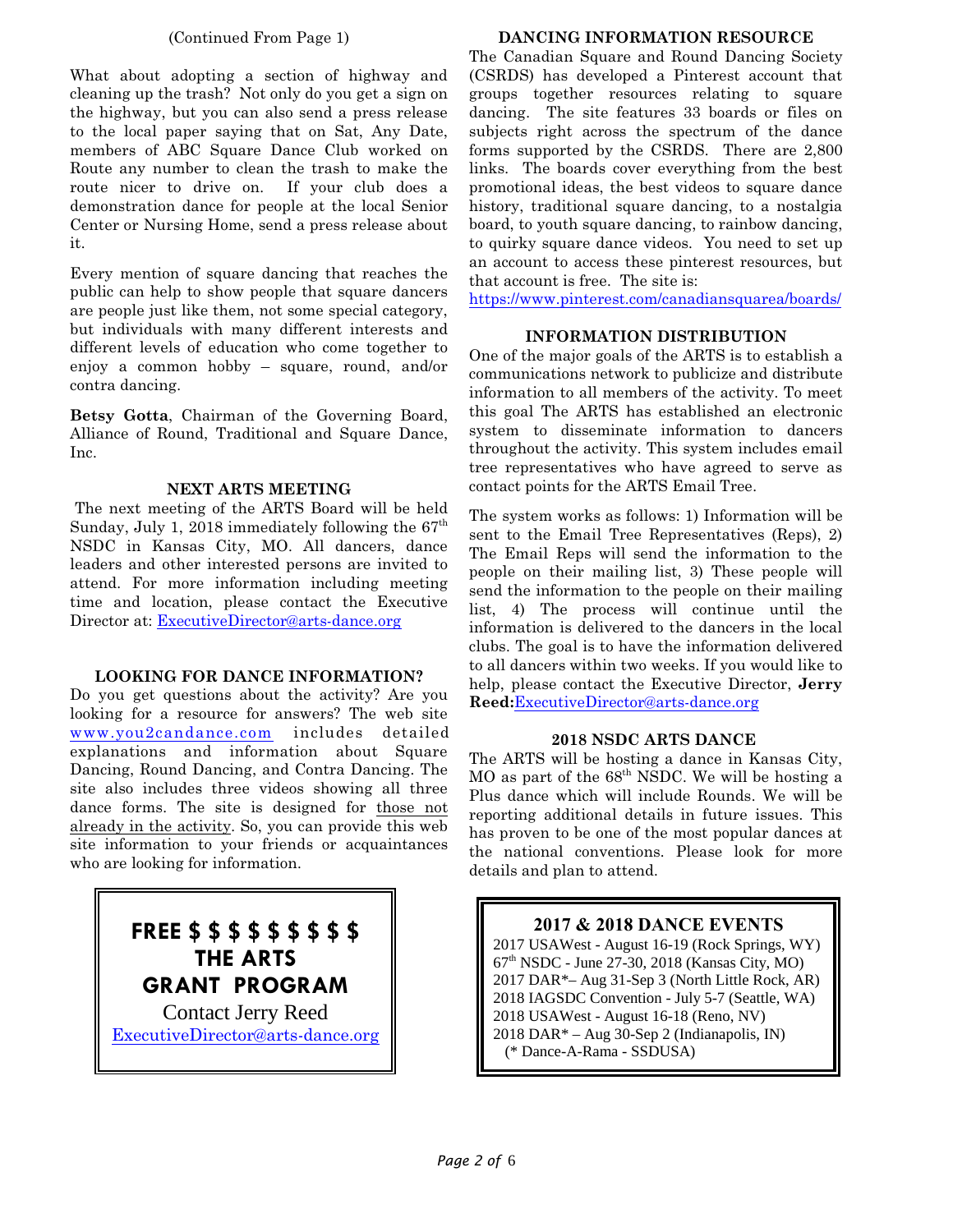#### **MARKETING**

One of the first goals of our plan for marketing was to investigate how we can communicate with all clubs. Through various efforts we have established a mailing list of over 2,000 dancers. Our goal is to gather marketing and promotion ideas and materials and send these to our mailing list. At this time we have sent four letters to our mailing list. These letters have included ideas and Winning Ways reports gathered by CALLERLAB. It is our hope that these materials will provide ideas and inspiration to clubs and other groups in their efforts to promote the activity.

During the 2017 CALLERLAB Convention Mike Hogan, Marketing Committee Chairman, presented a new marketing document. This document was developed by CALLERLAB members in support of CALLERLAB's goal to provide square dance callers, square dancers and square dance organizations the tools they need to recruit new dancers in their local markets.

#### **ARTS MAILING LIST**

We maintain a mailing list for distribution of information of interest to the dance community. These mailings include general or special interest topics.

If you would like to be added to our mailing list, please contact our Executive Director at: [ExecutiveDirector@arts-dance.org](mailto:ExecutiveDirector@arts-dance.org)



#### **PUBLICITY EFFORTS**

We are asking you to help "spread the word" to all corners of the square dace activity. A concerted effort by all of us will help establish this new vision as the symbols of the square dance brand. All clubs, associations, festivals, and other organizations are encouraged to use the new slogan and logo in all advertizing and promotion. Marketing experts agree that consistent and repeated use of a logo and slogan will help to establish the new "Square Dance Brand."

If you are interested in helping or learning more, please contact Executive Director, **Jerry Reed** at: [ExecutiveDirector@arts-dance.org](mailto:ExecutiveDirector@arts-dance.org)

#### **YOUR DONATIONS AT WORK**

Over the years there have been several projects which have received financial support from The ARTS. These projects have included

#### 1)**Square Dancing 101 -**

A comprehensive workbook designed for teachers or youth group leaders who want to teach Modern Western Square Dancing. While targeted at a younger audience, this manual can be utilized by any age group wanting to learn the basic square dance movements.

#### 2) **Contra 101 -**

This is a product similar to Square Dancing 101 with an emphasis on Contra Dancing.

#### 3) **Education Grants -**

Financial assistance to groups which sponsor educational gatherings to help members become better leaders.

#### 4) **Convention Support -**

Support to State and National Conventions.

#### 5)**Re-Image Project -**

Funding for the Re-Image Square Dancing Project.

# **WHO IS YOUR REPRESENTATIVE ON THE ARTS BOARD?**

 To Find Your Representative Contact Executive Director, **Jerry Reed** at: [ExecutiveDirector@arts-dance.org](mailto:ExecutiveDirector@arts-dance.org)

### **69TH NSDC (2020) Spokane, WA (June 17-20, 2020)**

Butch Hayes reported the 69<sup>th</sup> NSDC will be hosted by the National Executive Committee. **Don & Sheryl Pruit** will serve as General Chairman and **Lee & Barbi Ashwill** will serve as Vice Chairman. **Butch & Ampie Hayes** will serve as Education Chairman.

#### *VERY IMPORTANT NOTE*

**It is VERY important to publicize the dates for this convention. Many people plan their trip to the NSDC many years in advance. This convention will be held one week earlier than in the past. This convention was changed from the last week end in June 2020 to the third week end (June 17 - 20, 2020). The NEC is asking for help in publicizing this change.**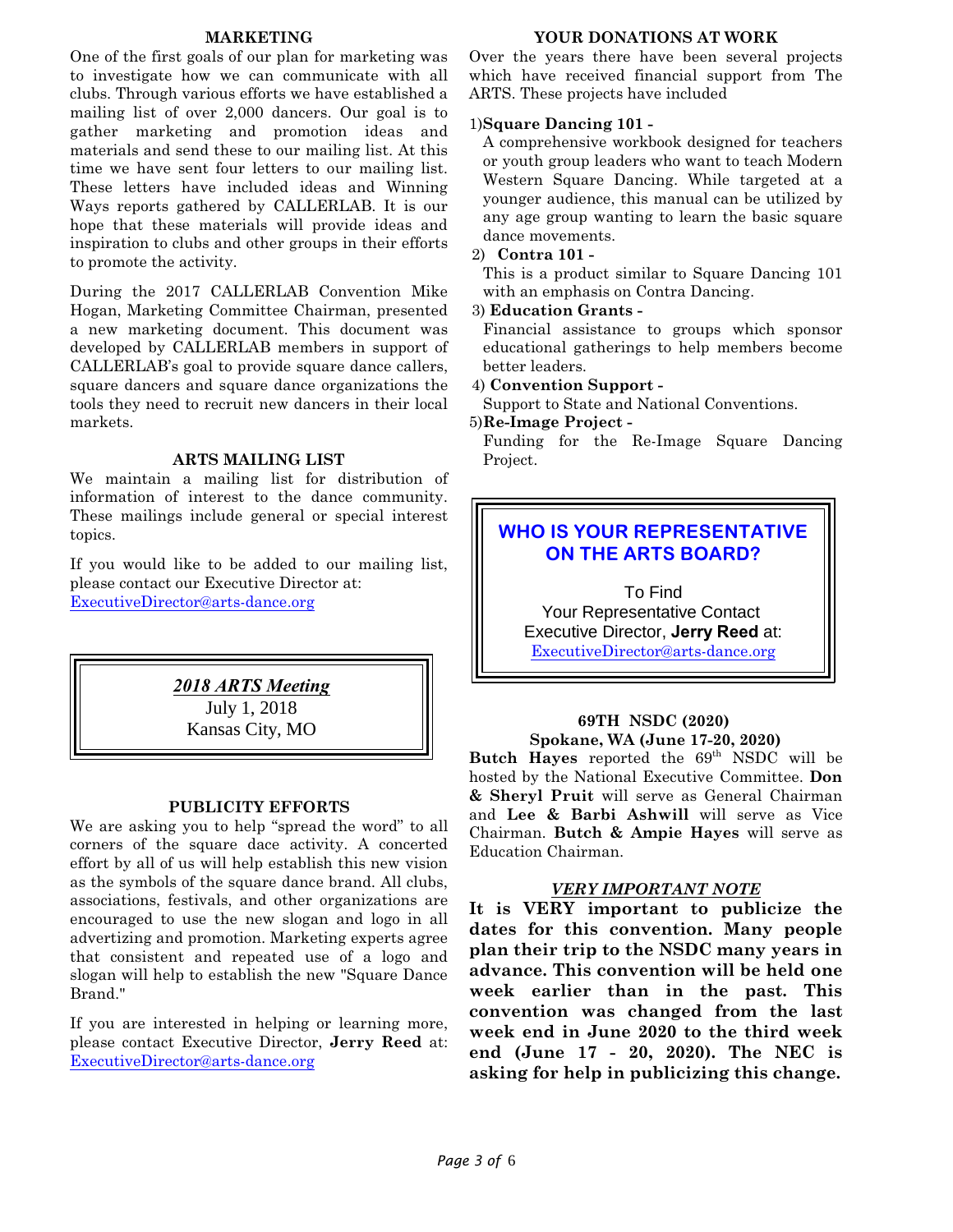### **DONATIONS ARE ALWAYS WELCOME!**

The ARTS has invested hundreds of dollars in Educations Grants and nearly \$2,000 in support of the Re-Image Project. We have distributed thousands of Live Lively pins, window stickers, and note pads throughout the activity at minimal charge. We always welcome donations to help with this project and other ARTS activities. If you would like to help, please send donations to **ARTS Treasurer, Edythe Weber: 1316 Middlebrook Drive, Liberty, MO 64068-1941.** Please make checks payable to: "The ARTS." Check with you tax preparer to determine if your donation is tax deductible. For additional information contact **Jerry Reed** at:

[ExecutiveDirector@arts-dance.org](mailto:ExecutiveDirector@arts-dance.org)

#### **RE-IMAGE & LIVE LIVELY**

**Jim & Judy Taylor**, Re-Image Project Leaders, continue to investigate new ways to publicize the efforts to Re-Image Square Dancing. They are always looking for new methods and products to help "spread the word" about this important effort.

During the past several years The ARTS has been actively promoting the new Square Dance logo and the slogan "Live Lively - Square Dance." The logo, slogan, and the combined logo/slogan have been featured in numerous promotion products, including pins, car window stickers, bolo ties, shirts, note pads, and large banners. In addition to the promotion by The ARTS there have been a great number of clubs and large square dance events have included the logo and slogan in their promotion materials. A "Live Lively" web site and Facebook page have been created and are getting lots of hits.

They have presented Re-Imaging seminars at several national, regional, and state conventions. At these events and other dances over 8,000 "slogo" pins and 5,000 window stickers have been distributed. These items have been sent throughout the USA, Australia, Japan, Canada, Germany, and Netherlands. The next phase of Re-Imaging has begun by providing marketing and recruiting ideas and suggestions to clubs all around the dance community. We believe the visual image of Square Dancing as a lively activity is getting spread throughout the world.

**Jim & Judy** are looking for interested volunteers who can help with this important project. If you are interested please contact Executive Director, **Jerry Reed** at: [ExecutiveDirector@arts-dance.org](mailto:ExecutiveDirector@arts-dance.org)

LOGO -



Available at: <http://www.arts-dance.org/>

Various color schemes and sizes for the logo may be chosen. The various color schemes are available at: [http://www.squaredance.bc.ca/Clip\\_Art/logos.shtml](http://www.squaredance.bc.ca/Clip_Art/logos.shtml)

*Use this to promote Square Dancing*



#### **COMPLETE HISTORY OF MWSD**

**Paul Moore**, square dance caller and author, recently published the biography of **Bob Osgood** called "As I Saw It. This book is also a complete history of Modern Western Square Dance (MWSD).

**Jim Mayo**, First Chairman of, CALLERLAB, provided the following review comments:

"This is truly the only book about the whole of MWSD and it is certainly the most complete (and accurate) book that will ever be written about this huge activity."

**Paul** had access to all of the material that crossed **Bob Osgood's** desk at Sets in Order / American Square Dance Society. This book tells, in a very readable style, the story of Bob Osgood and his role in Square Dancing from the late 1940s through 2003. This is the story of MWSD as told by the man who was there and made it happen.

We believe every caller and dancer should read this book to know what happened during the boom era, the creation of CALLERLAB, the start and growth of the National Square Dance Convention, and more.

For additional information, please contact **Paul Moore** at [paulmoore@wildblue.net](mailto:paulmoore@wildblue.net) or Jerry Reed at [ExecutiveDirector@arts-dance.org](mailto:ExecutiveDirector@arts-dance.org)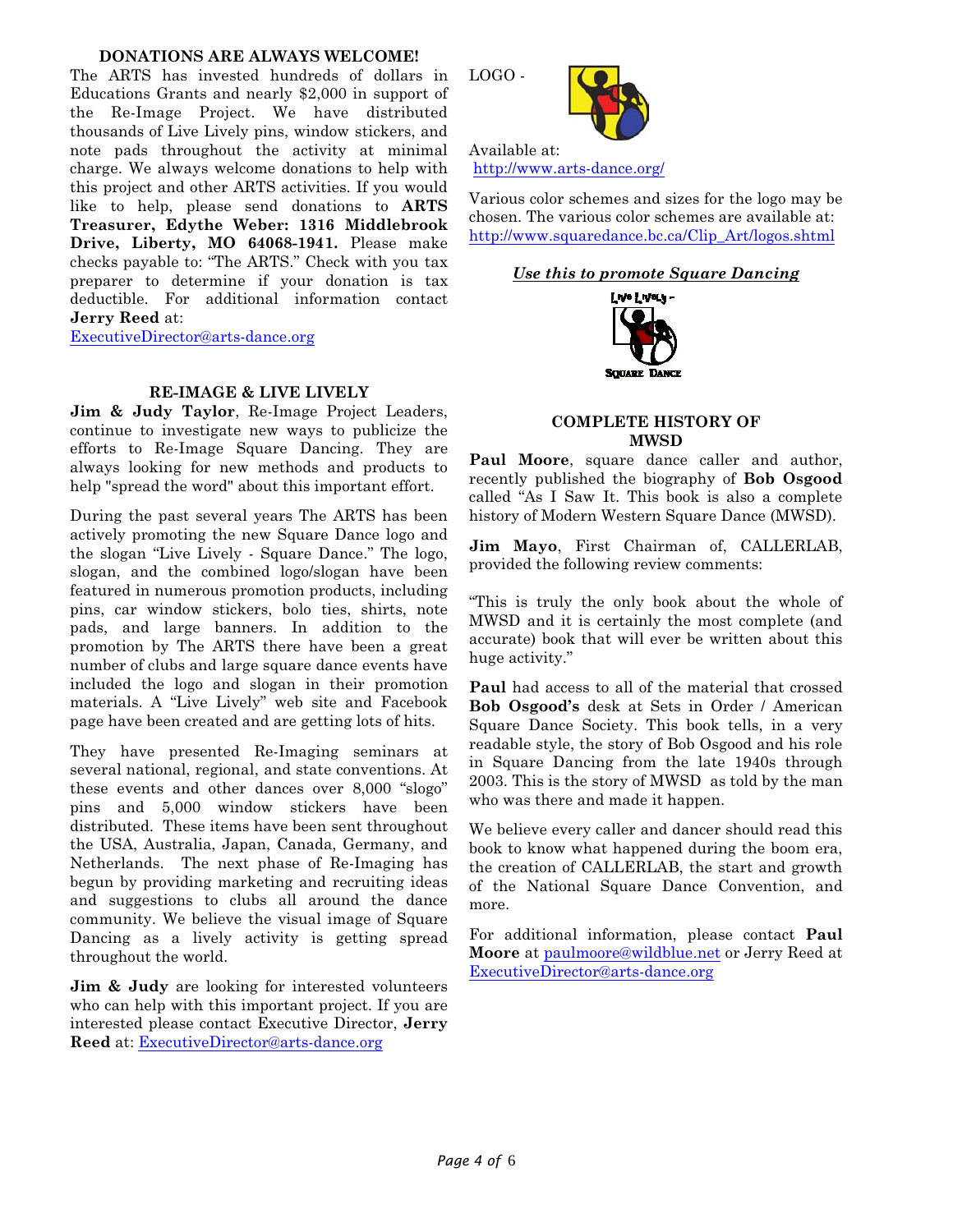#### **AMAZON SMILE - EASY WAY TO DONATE!**

A major source of operating funds for non-profit organizations is donations. The ARTS is no different. There is a continuing need for financial assistance. The ARTS is a  $501(C)(3)$  IRS Corporation. This means that donations MAY be tax deductible, check with your tax preparer. We have been fortunate over the years to have received donations from many concerned dancers and dance organizations.

The vast majority of work by the ARTS is done by volunteers. This reduces overall operating costs, however, there are some expenses which must be covered by donations. These expenses consist primarily of Education Grants and other grants to worthy projects which have been reviewed and determined to be of substantial benefit to the dance activity.

The ARTS has been approved to receive donations through the Amazon Smile web site. The following are features of this donation program:

### *You shop and Amazon Donates -*

AmazonSmile donates 0.5% of the price of your eligible AmazonSmile purchases to the charitable organization of your choice.

AmazonSmile is the same Amazon you know. Same products, same prices, same service.

Support The ARTS by doing your shopping at <https://smile.amazon.com>

To sign up to begin having your Amazon purchases qualify for donations to the ARTS simply take the following steps:

- 1) Go to the AmazonSmile web site: <https://smile.amazon.com/>
- 2) Enter your email address
- 3) If you do not have an AmazonSmile account create an account
- 4) If you have an AmazonSmile account Enter password
- 5) Sign in to your AmazonSmile account
- 6) Verify the "Supporting" organization is: "Alliance Of Round Traditional and Square - Dance Inc"
- 7) Purchase products as you normally do

We thank you for your support.

#### **EASY FUND RAISER**

An easy fund raiser is to add an additional \$1.00 on the admission fee for a dance with that extra charge being a donation to The ARTS. Information is available of the ARTS web site

[http://www.arts-dance.org/]((http://www.arts-dance.org/) and click link: "ARTS Add A Buck Program"

#### **DANCING FACT SHEET**

Looking for information to help you promote our dance activity? The focus of the FACT SHEET is to help those who deal with the media to help inform them of what the dancers know full well - this is a terrific activity with multiple benefits.

Please take a look at the Fact Sheet. Click on "Dance Fact Sheet" on the ARTS Web Site: <http://www.arts-dance.org/>

# **EDUCATION GRANT PROGRAM**

Our Educational Grant Program was established, to encourage dance organizations to conduct Educational Seminars to help inform and educate attendees about various topics related to the activity and help promote ARTS-Dance. In addition to the other topics, the seminars MUST also cover who and what ARTS is and its goals and accomplishments. A Grant of up to \$200.00 (or up to 50% of the costs, whichever is less) is available to cover the costs to present a seminar. This can be a method to introduce ARTS to the dancing community, and further familiarize others with ARTS accomplishments and programs.

To apply for a grant organizations download and complete the Educational Grant Application, available from the ARTS web site: [www.arts](http://www.arts-dance.org)[dance.org](http://www.arts-dance.org) send the completed form to the ARTS Executive Director, Email:

[ExecutiveDirector@arts-dance.org](mailto:ExecutiveDirector@arts-dance.org) The completed application must be received at least 60 days prior to the event.

# **ARTS-DANCE PUBLICITY**

In spite of our publicity efforts, ARTS-Dance is a relatively unknown entity. To help explain who we are and some of our goals and accomplishments we present Educational Seminars, publish newsletters & Email Tree mailings. *WE NEED YOUR HELP!*

**Do you have ideas to help promote our activity? Contact Jerry Reed, Executive Director at:** [ExecutiveDirector@arts-dance.org](mailto:ExecutiveDirector@arts-dance.org)

#### **DO YOU TRAVEL?? WHY NOT HELP THE ARTS**

You can save money and help The ARTS when you travel! Simply visit the ARTS-Dance online TRAVEL SITE. Our agreement with YTB Travel includes a provision that they send us a small donation from each transaction. Please visit [www.arts-dancetravel.com](http://www.arts-dancetravel.com) before making your travel plans. You will enjoy the same savings as other online travel sites and help The ARTS by using this service.